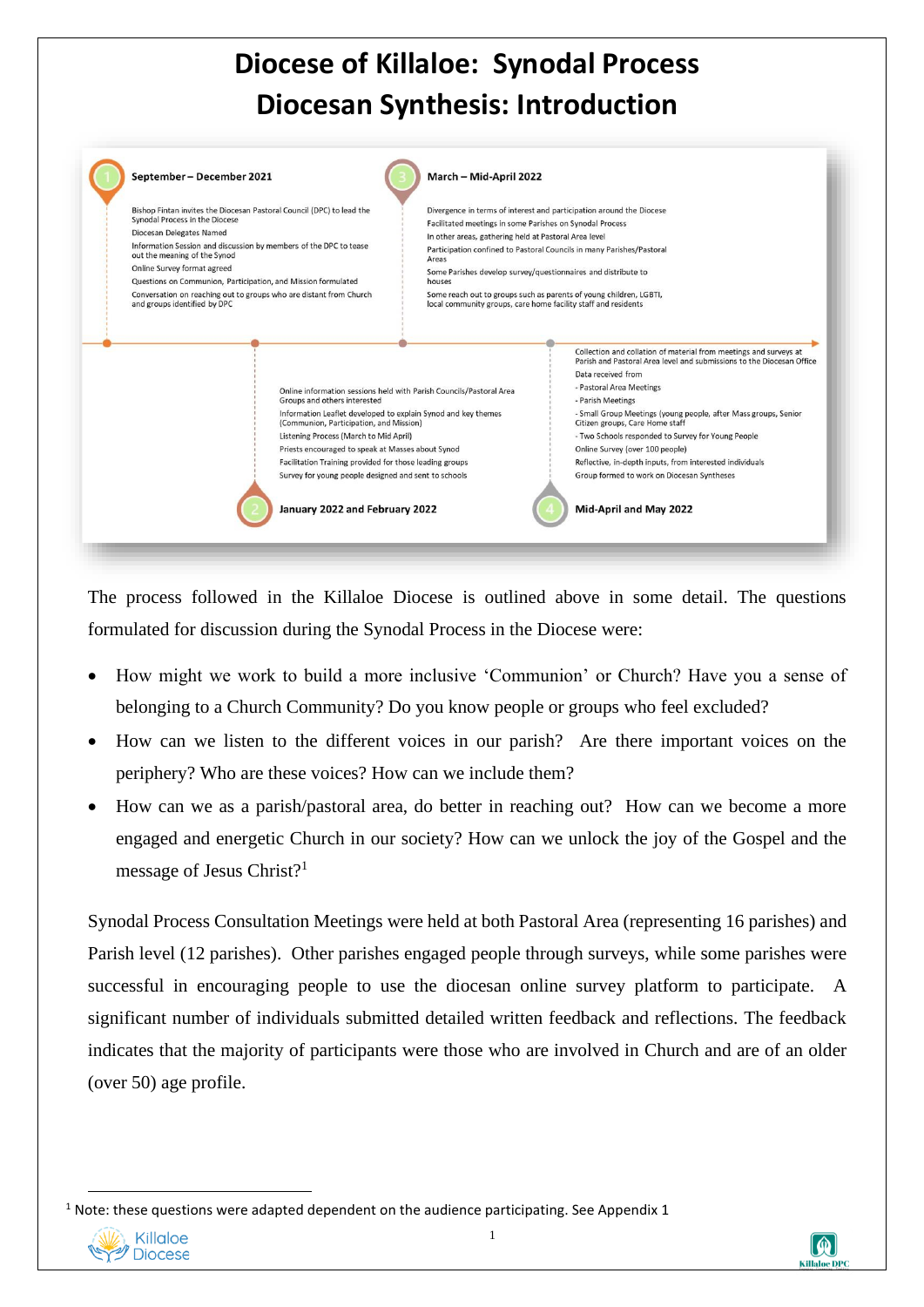There were, however, significant other contributions:

- Respondents who indicated that they no longer participate and see themselves as outside or on the margins of the Church.
- Small but very significant conversations were held with community groups in one parish. In another, conversations with groups comprising young parents, both single and married, non- Massgoing young people and LGBTI+ persons were held. These conversations open a window on the perspectives of these cohorts and give insight into how they see the Church.
- Engaging with Young People was named as a priority by the Diocesan Pastoral Council, but it proved difficult to do this. It was agreed to work through the second level schools as parishes do not have the structures to meet with young people. In the end, only two schools took part in the survey of young people. Nonetheless, the feedback from this participation offers insight into the lives of young people and their perspective on Church.

The process has been, for those who participated, an event of the Holy Spirit, an experience of listening, engagement and reaching out, an experience of encounter and a time of hope. Many people accepted the invitation to dream of the Church of the future, the Church that the Holy Spirit wants us to be. The feedback is also marked by a realism about where the Church finds itself and the challenges we face. There are many positive suggestions and possibilities named which the local Church in Killaloe can engage with which offer opportunities for growth.

Generating interest and engagement with the Synodal Process proved difficult initially. However, given the slow start, the level of feedback received is much greater than seemed possible some months ago. Feedback suggests some reasons for the reticence to engage with the Synodal Process:

- 1. Tiredness and lack of energy were evident, arising from the experience of COVID, but also from the age profile of priests, decline in their numbers, and of numbers participating in Church.
- 2. The participative structures of Church suffered greatly during COVID, and in some parishes/ pastoral areas ceased to function. Without structures, it was hard to get off the ground.
- 3. In parishes where priests did not engage with the Synodal Process, local engagement was blocked.
- 4. People struggled to make sense of the language used and words like Synodality, Communion, Participation and Mission were off-putting to them, despite efforts to make them meaningful.
- 5. It was pointed out that many people in our parishes are happy to be involved in practical projects but are not comfortable in fora where they are asked to reflect or offer opinions.
- 6. A lack of trust that what was said would be listened to was expressed in some cases. This was especially so among those who have had experiences of Church which they have found hurtful.



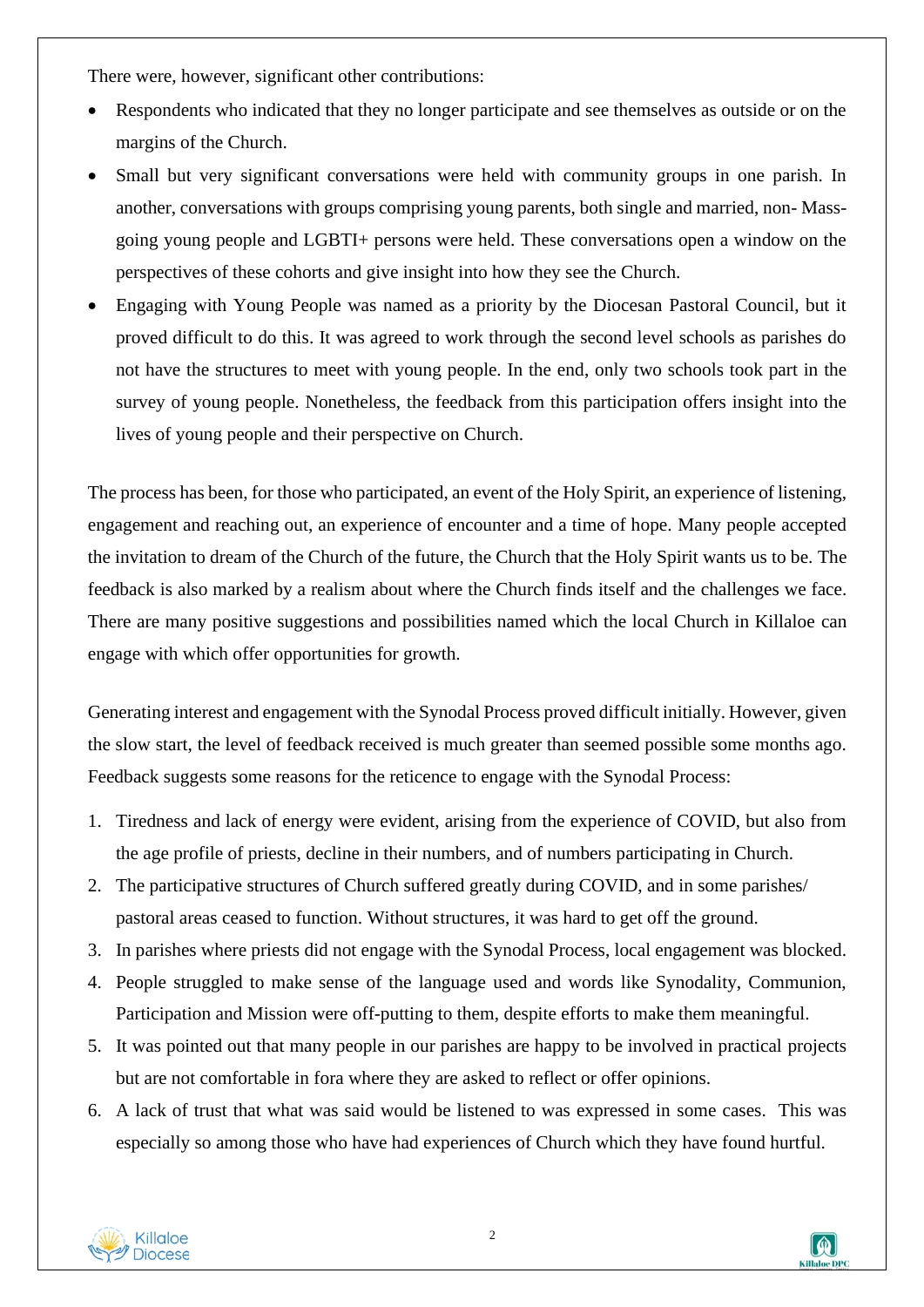## **Diocesan Synthesis Part 2**

## **Collated Contributions and Themes Emerging**

Over 500 pages of data were submitted from Pastoral Area and Parish Groups and from individual respondents. The drafting group has read, prayed about, and discerned together over many meetings, both online and in-person, the themes emerging from this material. In this work, we have been guided by reflective questions from both the National Steering Group and the General Secretariat of the Synod<sup>2</sup>. The feedback we received broadly fell into two sections.

**Section 1** speaks to areas in the life of the Church that participants see as needing healing, conversion and change in terms of attitudes, structures, pastoral practices, culture, and relationships so that the message of the Gospel may be heard in our times.

**Section 2** speaks to the hopes and possibilities, dreams, desires, and aspirations for the Church that were expressed by participants from the Killaloe Diocese.

We are presenting our synthesis in a format which outlines: -

- Quotations from individuals/groups who were participants in the listening process
- A Mind Map of the important items that were discerned by the reporting team
- Commentary on what the people of Killaloe are asking to be heard as part of this Synodal process

**Section 1** speaks to areas in the life of the Church that participants see as needing healing, conversion and change in terms of attitudes, structures, pastoral practices, culture, and relationships so that the message of the Gospel may be heard in our times.

#### Broken Trust



The impact of revelations of abuse by people in positions of trust and leadership in the Church and in Church institutions and the failure of Church leadership to address these issues adequately is an everpresent reality in the Irish Church. The feedback from the Synodal Process in the Killaloe Diocese

<sup>2</sup> https://www.synod.va/content/dam/synod/common/phases/en/EN\_Step\_10\_Synthesis.pdf



3

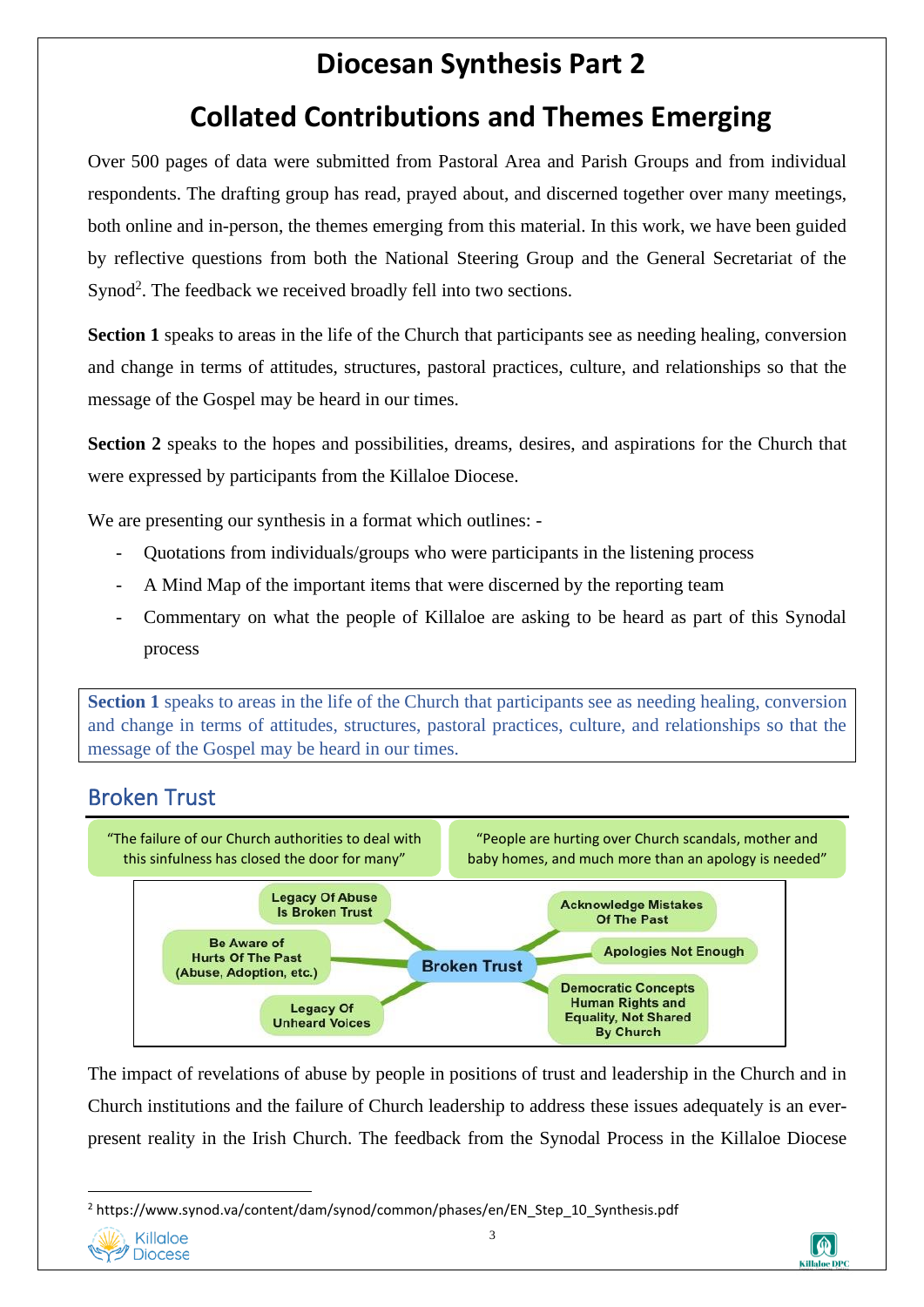suggests that there is greatly diminished confidence in the Church as an institution and that the legacy of abuse is one of broken trust. Deep hurt and anger are reflected in some submissions and calls for change that needs to go deeper than repeated apologies.

### Address Exclusion of Women (Empowerment)



It is the view of those who responded that women are excluded from leadership and decision-making bodies in the church. These submissions call for greater empowerment of women at all levels of church life and openness for them to participate in all ministries. There's a strong view that the inclusion and empowerment of women in the church cannot be sidestepped any longer. The majority of those who responded, of all ages and gender, call for and would welcome the ordination of women.

The submissions also acknowledged the vital contribution that women make at Parish and Diocesan levels. They are seen as the backbone of the local church and the glue that keeps the church community together. They are seen also as a vital link between the church and community organisations.

#### Groups Who Are Marginalised

"I feel I am not very welcome because I'm gay. It is not something I chose; it is the way it is. I finally got to a stage where I am accepting it… however, I am still struggling… for years I thought being dead would be easier. People should not have to feel like that …. in my heart God loves me."



Voices that were heard both in group and individual submissions were those of the LGBTQI+ community, divorced, those in second unions and separated couples. The hurt experienced by these



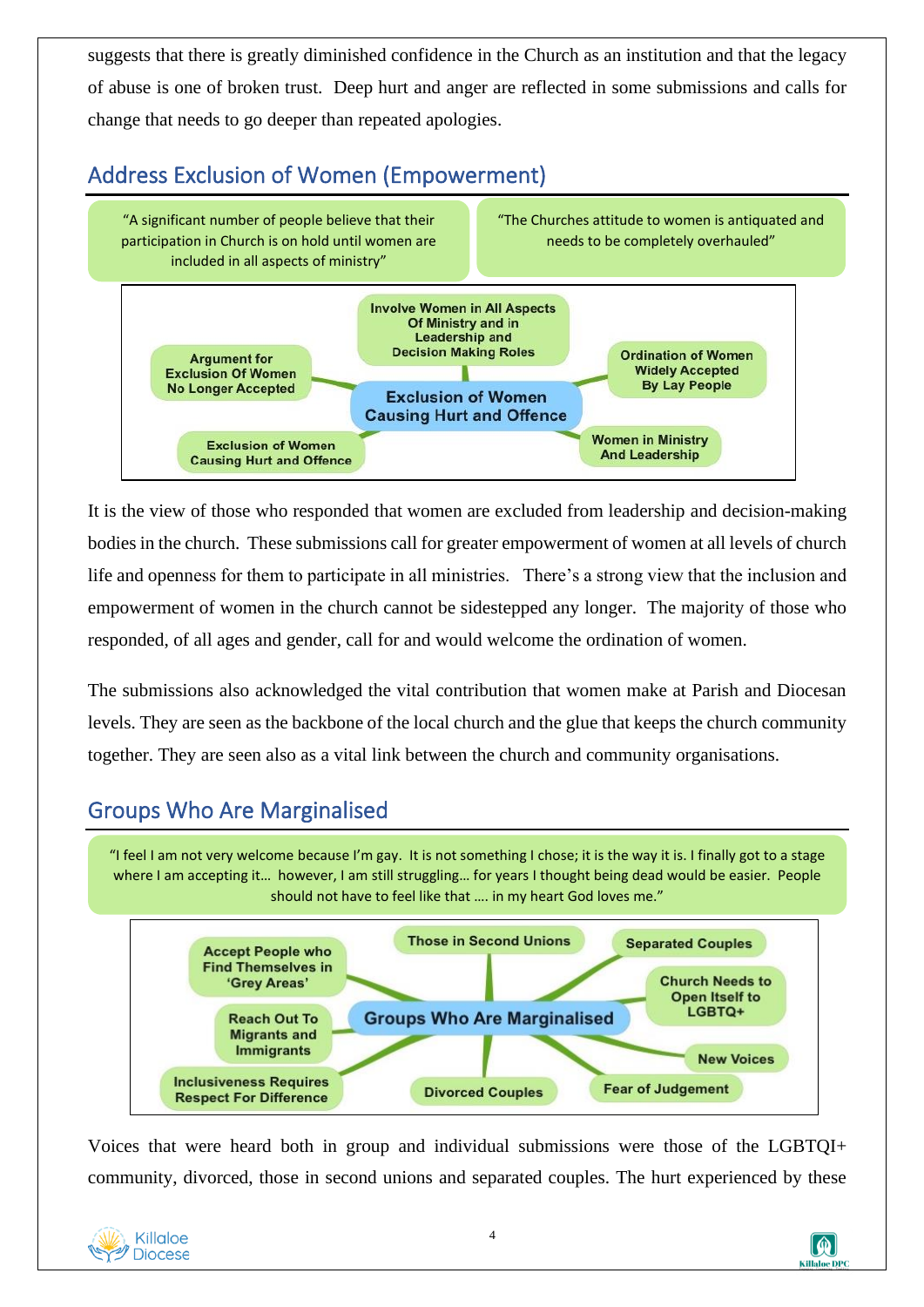people through Church teaching and the fear of being judged by the Church is palpable in the feedback. Their voice was echoed throughout by a very significant number of submissions from others who call for change in Church teaching, Church language and for the Church to reach out to include all these groups who are marginalised. There was a call for the Church to be more accepting of people who, because of their circumstances, find themselves in 'grey areas'.

A number of people pointed out that Jesus himself was marginalised and if we are to follow him, we must reach out to those who are on the margins. Moving outside our comfort zones to embrace those who are different was identified as a challenge for both priests and laity.

One submission expressed a wish for a member of the travelling community to one day hold a leadership role in the church. More involvement of people from different countries in the life of the Church was welcomed by many and a call for more inclusion of refugees and migrants.

A minority of submissions stated that the Church should not 'pander to the minority' and that core principles of the Church should not be changed.

#### Church Language



Many people expressed a view that they find the language used difficult to comprehend and that there is a need to use more contemporary language. It was commented in some submissions that the language used in some official church documents is harsh and shows a lack of understanding; this is experienced by many as being non-respectful and dismissive of them and is judgemental of their reality.

The challenge for the church is to remain true to its message while finding a language that is easily understood and inclusive. It was acknowledged in submissions that the inclusive pastoral outreach of the local Church, expressed as empathy, kindness, compassion and care for the individual, contrasts with the coldness of the official Church language and teaching.

The language of the liturgy was named as an obstacle to meaningful participation.

"Jesus used beautiful words to heal, comfort and connect with his disciples . . . words from the Church need to be soft, beautiful and touch the heart".



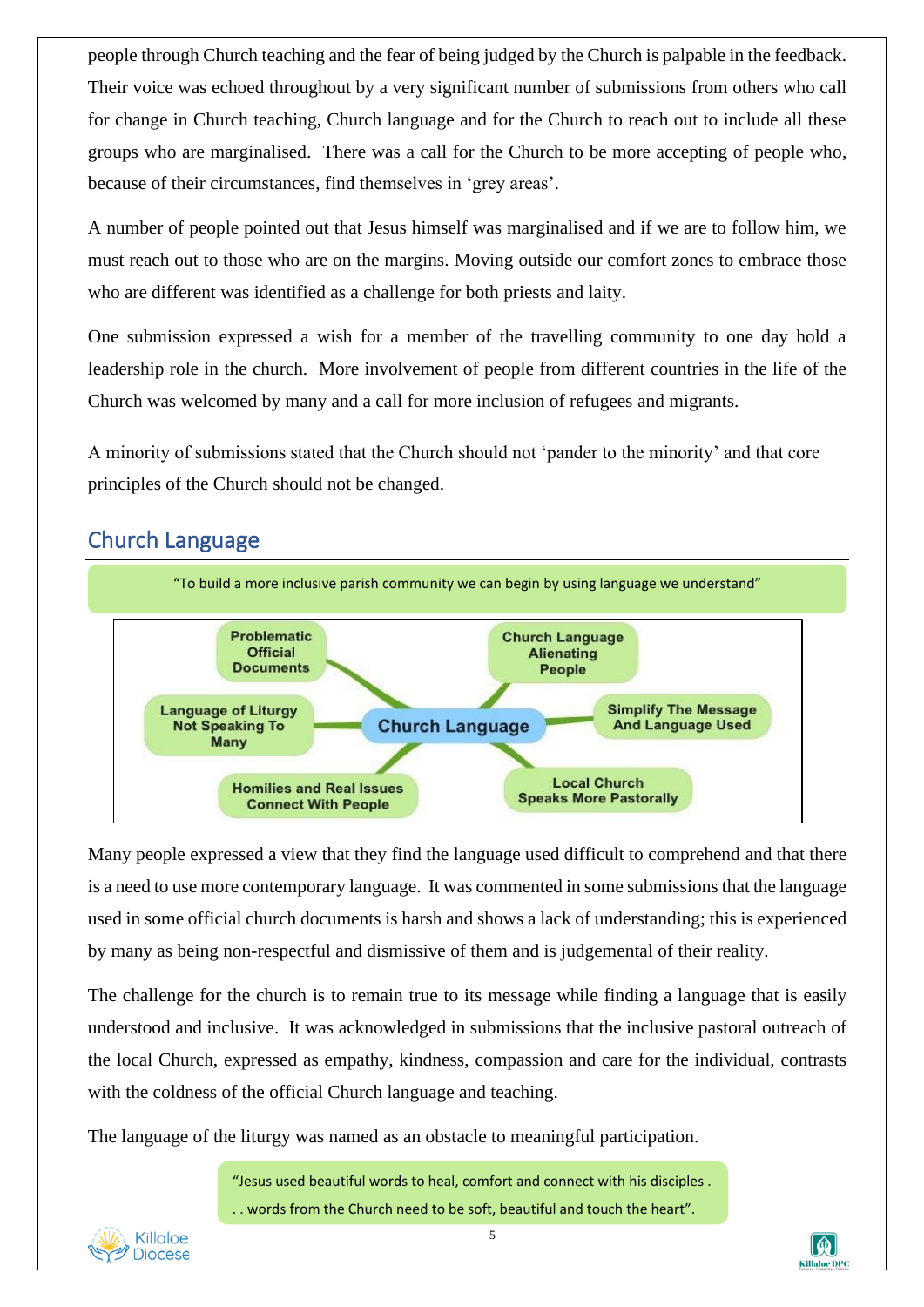**Section 2** speaks to the hopes and possibilities, dreams, desires, and aspirations for the Church that were expressed by participants from the Killaloe Diocese.

#### Re-energise Outreach to Young People



The submissions from Young People, though small in number, allow us insight into their world. Their memories of First Communion/Confirmation are important to them as positive experiences of Church as well as significant family moments. However, few now participate in Church and with exceptions, most belong to families who no longer participate. The young people view the Church as out of touch with their reality. They point to Church attitudes towards the LGBTI people and women as outdated. They see the Church as "judgemental", and fear being judged themselves by people of faith. The language of the liturgy/Mass is seen as dated and boring; they ask for other forms of prayer experiences. They are attracted by positive role models e.g. school chaplains/teachers/interested adults. Young people see social media as a medium for connecting with them, specifically mentioning platforms such as Instagram, Tik-Tok and Facebook, as their medium of choice.

The desire to reach out to young people, and to involve them at all levels of Church was a very strong theme among other cohorts. Indeed, engaging with young people was emphasised as a priority by a majority of participants. Many expressed sadness about the absence of young people from parish liturgies.

An evident tension point was that older generations hope that young people will return to Mass. The young people ask the Church to move towards them, and their world, developing with them other ways of praying in non-formal settings which speak to them.



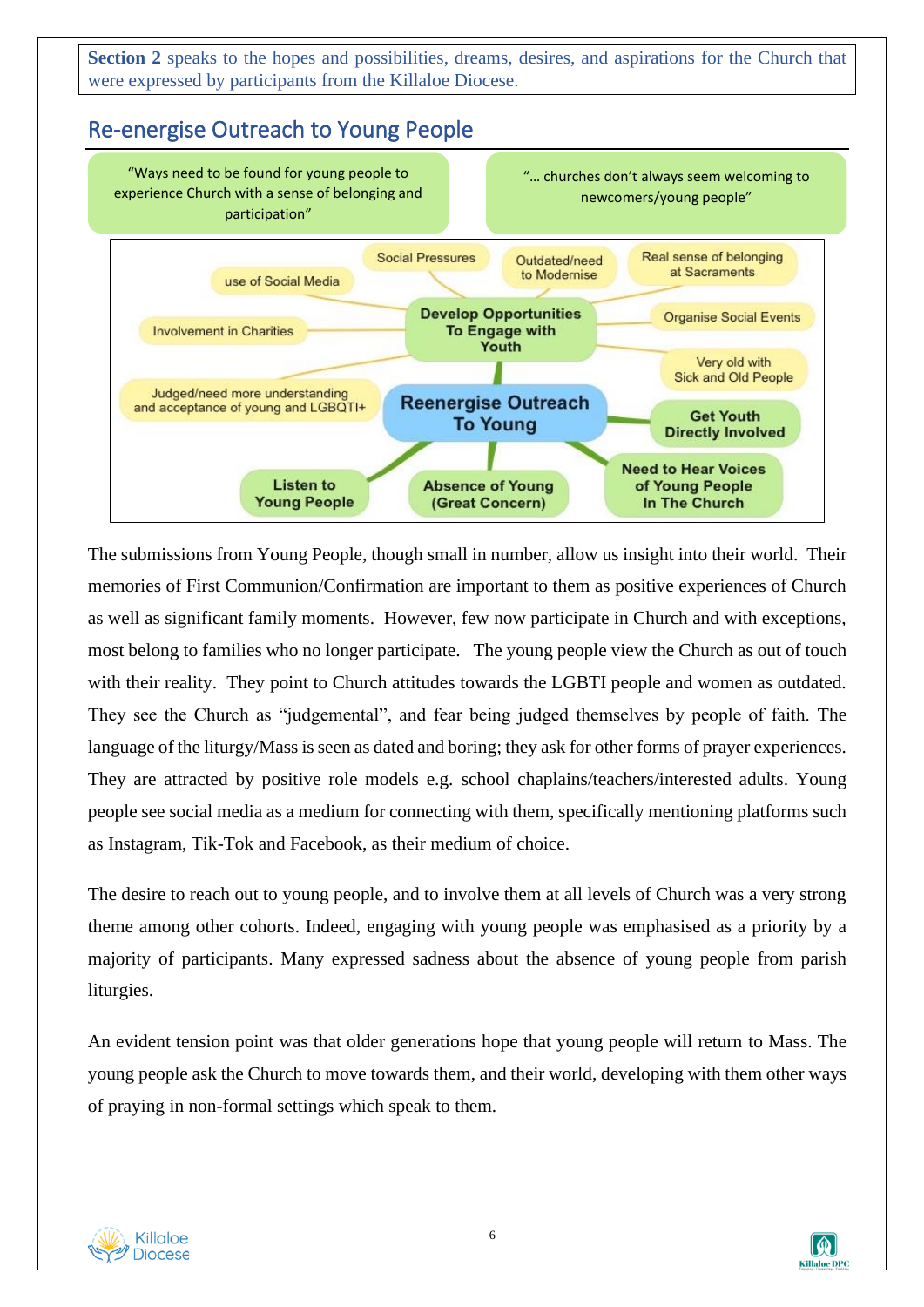#### Welcome & Inclusion/Opportunities To Participate



While the inclusion of those who feel on the periphery of the Church was identified as a key issue, participants also asked for the full inclusion of all those who are inside the Church. To become a truly welcoming Church, there is a need for social structures, gatherings, and welcoming ministries. Several suggestions submitted were Parish social gatherings such as meet and greet, parish tea party and a cup of tea after the weekly Mass. Also advocated were welcome letters to new families in the area, personal invitations to events and the establishment of formal welcome groups.

Increased lay participation in all aspects of the Church community and beyond, from the Parish to the Diocese was advocated by many and the empowerment of lay people to become active participants within the church community. Suggestions made include the creation of focus groups for young people, outreach ministry to other parish groups, facilitated discussion groups on faith and church matters, training courses, regular parish surveys, and awareness groups for those experiencing addiction. The need for personal invitations to participate was seen as essential if people are to be encouraged to get involved.

Some participants see priests as disconnected from the realities of people's lives; these would like to see the clergy outside the church, meeting people where they are at. The creation of some form of regular listening process was suggested where priests and lay people come together to talk about faith and life. 'We can't think we have all the answers.

A minority mentioned the need for a transparent and properly constituted Pastoral Councils as well as time limits on membership. Rotas for existing ministries would encourage others to see that Church is not closed to new participants.



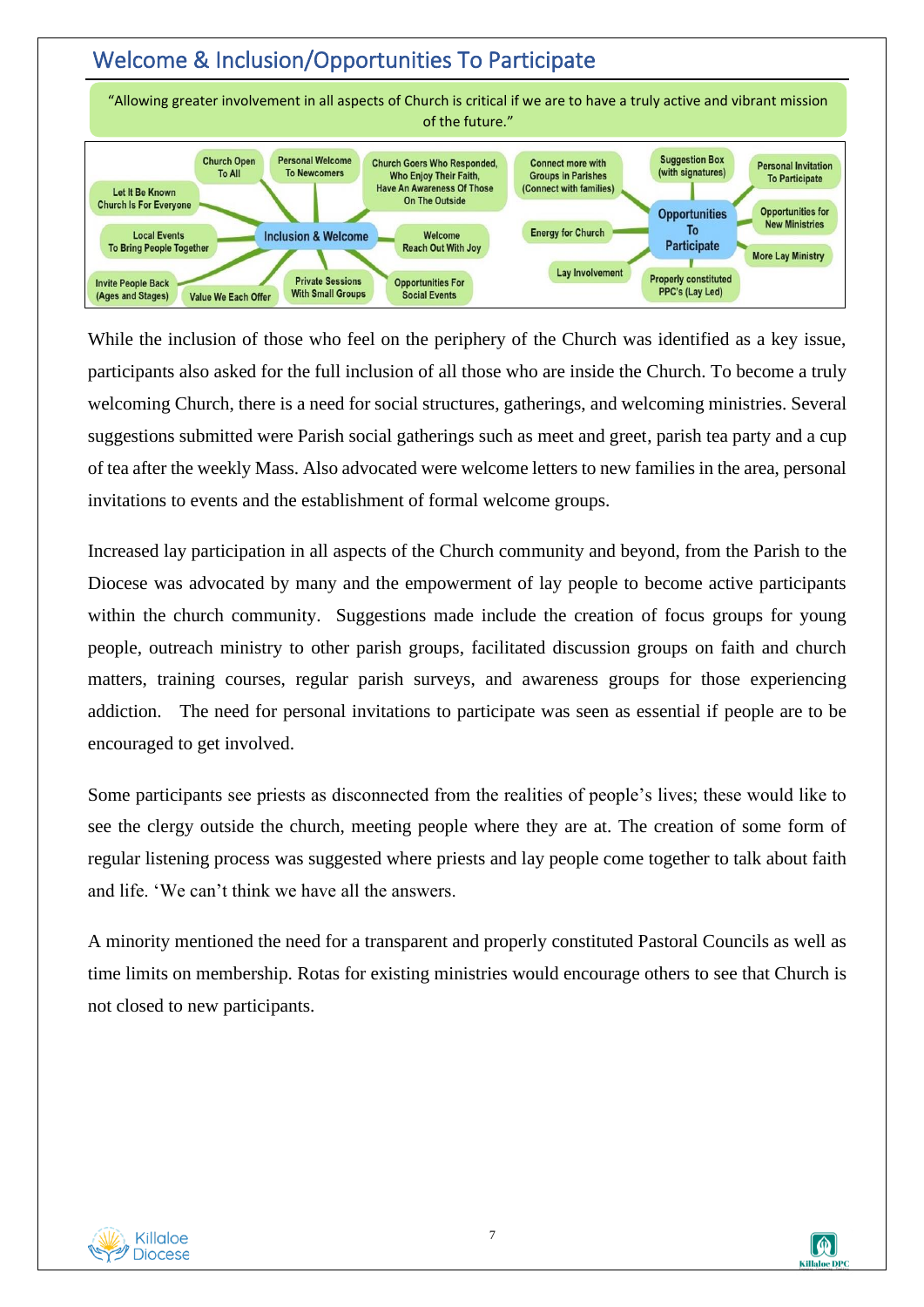#### Connecting and Re-Connecting with Faith



"Any Faith formation needs to be accessible, encouraged and genuinely speaking to the needs of the parishioners."

Calls for people to connect and re-connect with faith was a theme in many submissions. For some, there was a desire to keep traditional liturgies and return to faith practices such as parish missions, adoration, house Masses and confession. Faith renewal programmes were proposed and new ways of connecting with faith including contemporary ways of praying, mindfulness, parish retreats, faith sharing, bible study and intergenerational prayer groups. Others wished the Church to reach out, bringing the Mass church services to unfamiliar settings to broaden the understanding of the Church community. Re-creating and creating liturgies relating to life events and renewal of liturgies such as harvest liturgical celebration. Reconnecting with faith meant a return to the core teaching of Jesus Christ for some. Others conveyed the desire to hear faith stories from those living out Christian values every day.

Many submissions emphasised the involvement of lay people in the organising and facilitating faith groups, with particular mention of involving parents in sacramental preparation. Use of technology and social media platforms such as webcams and Facebook to connect and create opportunities for faith formation. Catechetical and liturgy training (online) for lay people to facilitate such groups was seen as needed. The comments in these submissions, especially around the scriptures, would seem to indicate the value of developing opportunities for scripture education at a wide level and encouraging people to participate. Obstacles to connecting with faith include the use of 'outdated' language, lack of joy in our liturgies, lack of personal invitation to parishioners, and lack of religious education in post-primary schools.



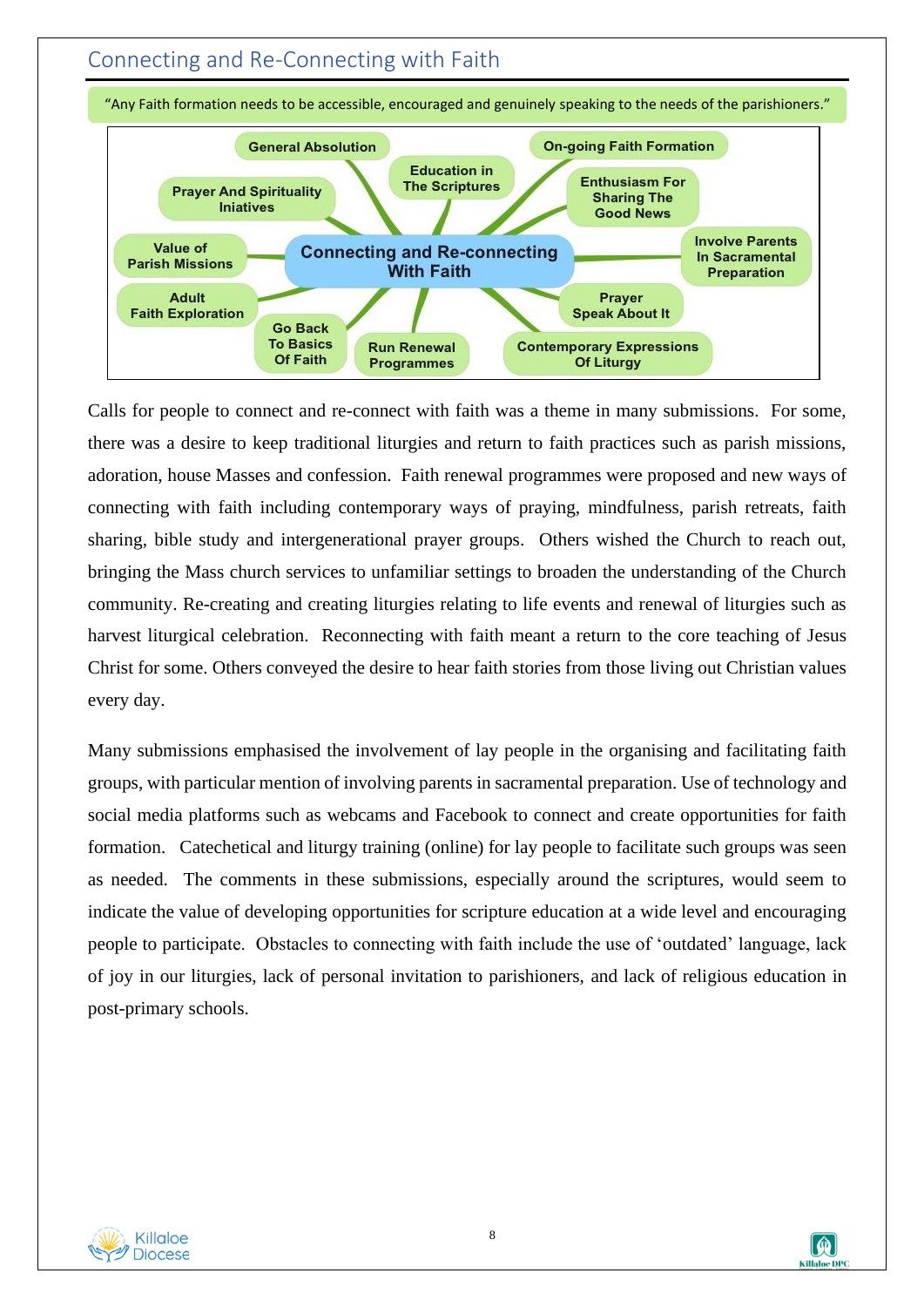

A clear tension of views was identified in the material gathered during the listening process. This was presented as: - those who see an urgent need for change, directly opposed by participants who wanted the Church to remain as it is today.

In many submissions there was a call for optional celibacy and married priests.

From those who advocated change, many new types of ministries were called for with the specific issue of current celibacy and gender regulations being seen as barriers to developing a more diverse and vibrant ministry within the Church.

A minority view noted a concern that it may already be too late to change and that we may have passed the point at which change would be effective.

There is a tension between those who want to see a broader development of ministry and those who want to retain the existing model of priesthood.



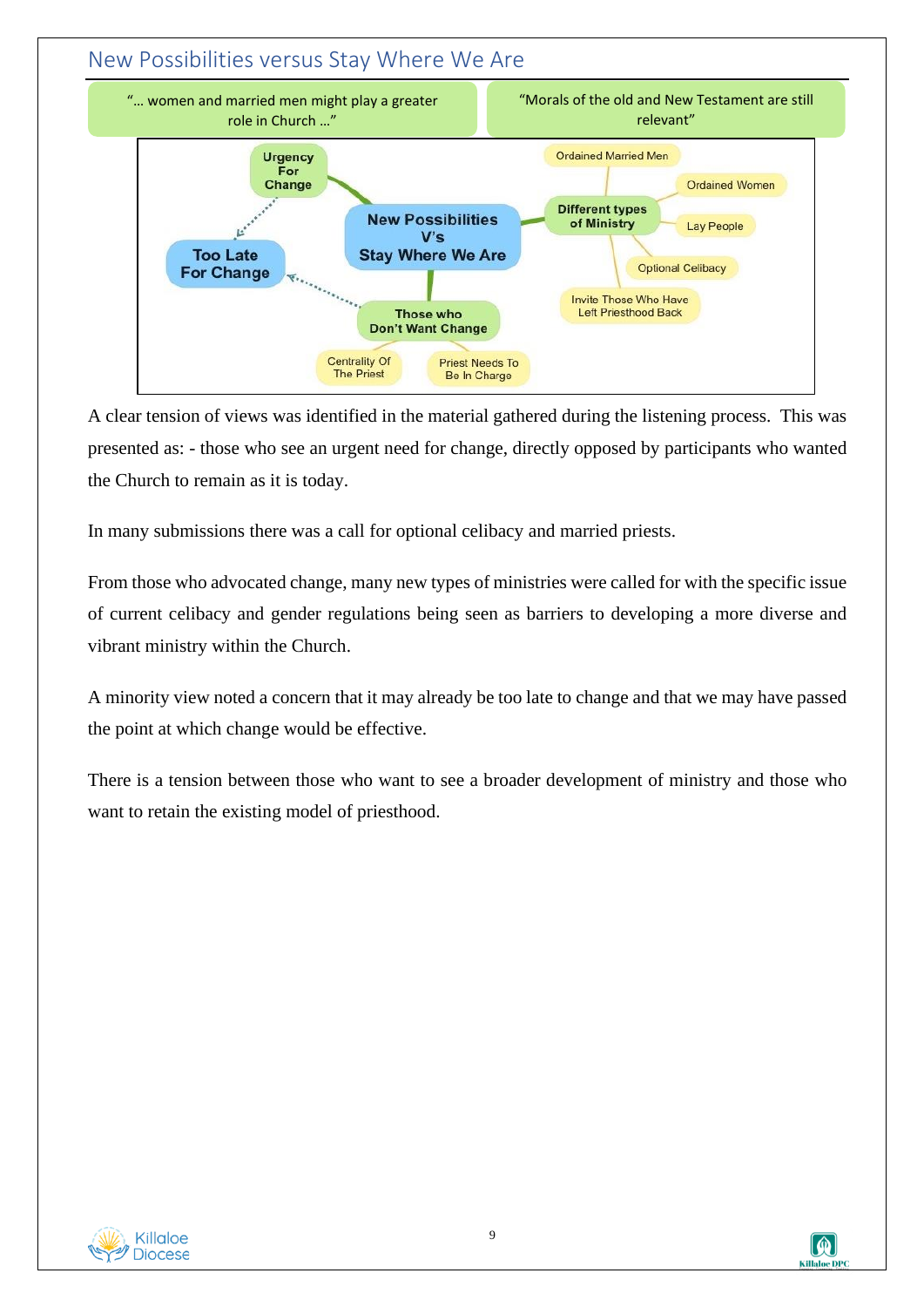# **Killaloe Diocesan Synthesis Conclusion & Next Steps**

Pope Francis has said that "Synodality is precisely the path which God expects of the Church in the Third Millennium". The process proposed for the Diocesan Phase of the International Synodal Pathway offered us as a Diocese the opportunity to consider how we are becoming a synodal Church. We were asked to consider how inclusive and participative we are as a Church, and on how we are engaging with the world around us.

The very invitation to take part in a Synodal process and to be self-reflective about these kinds of questions is something very new to our Christian Communities. We are grateful for this opportunity and sincerely thank all who participated. Learning to listen to the Spirit together and discerning where God is calling us to respond requires us to work in a way with which we are not familiar. We are now challenged to grow as a Diocese and as Parish Communities in our understanding of Synodality and in our practice of it. A key aspect of this is learning to discern and how to listen to the Holy Spirit, walking and talking together as Church.

The feedback outlined in this document is reflective, honest and comes from a desire for an inclusive and welcoming Church. The majority of participants in the Synodal Process are people for whom faith in Christ and belonging to the Christian Community gives meaning and hope to their lives. They are also acutely aware of those who no longer walk with us in the Christian Community and of those who feel the pain of exclusion.

Many of the issues named in Sections 1 & 2 of the Feedback concern systemic issues in the institutional Church about which there are strong calls for a change of attitudes, culture, structures and pastoral practices, issues which impact negatively on the Church at a local level and lead to withdrawal from Church participation.

Re-energizing our outreach to young people, taking initiatives to help people connect and reconnect with faith, opening up possibilities for more participation, and making our Church communities more welcoming to those who feel excluded or no longer participate are but some of the areas that require our response at a local level. It is encouraging that there is energy for engagement and involvement among the respondents. This needs to be harnessed.

The Diocese will take forward reflection and planning in these areas in the coming months led by the Diocesan Pastoral Council.

> "Hope opens new horizons, making us capable of dreaming what is not even imaginable" Pope Francis